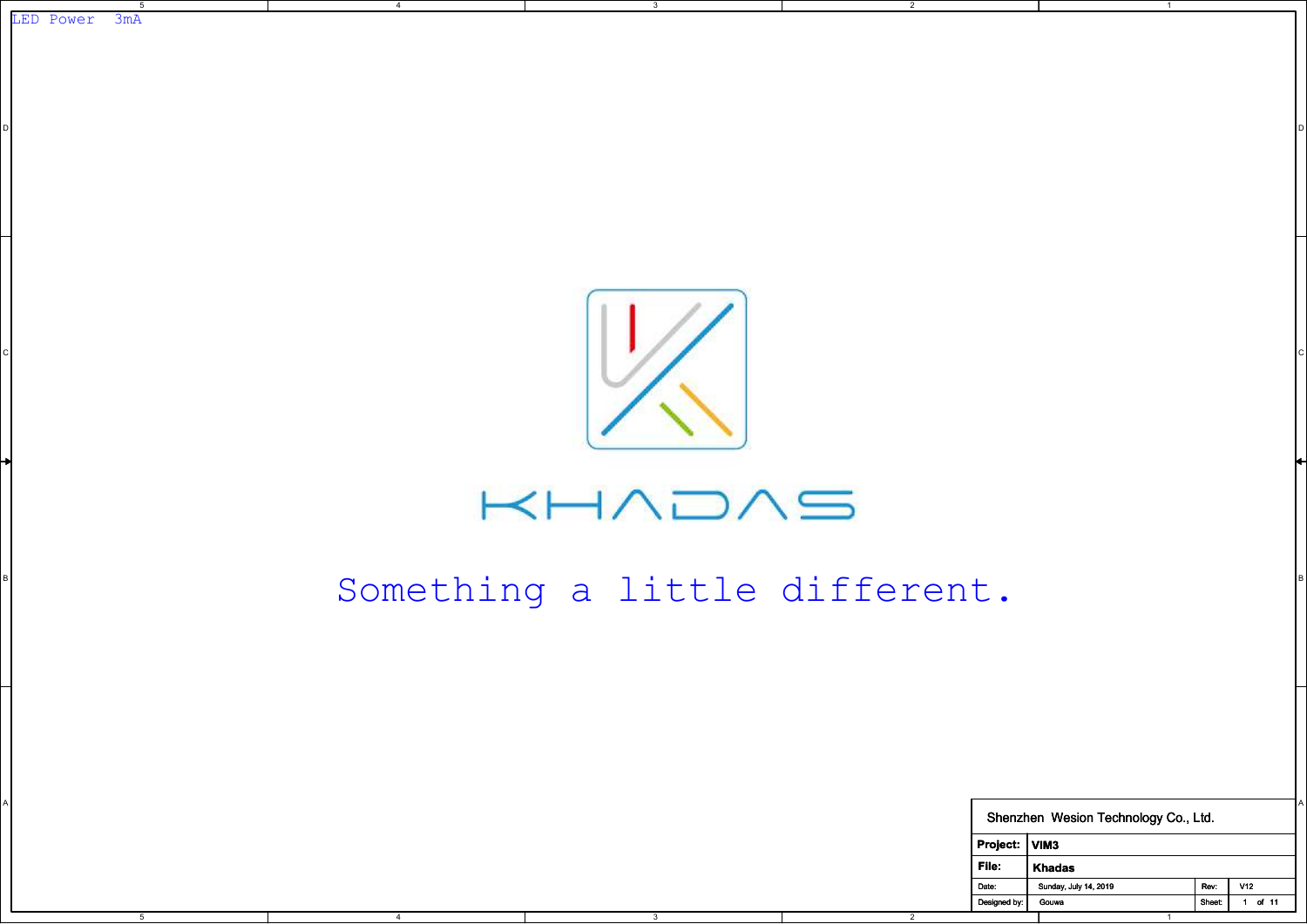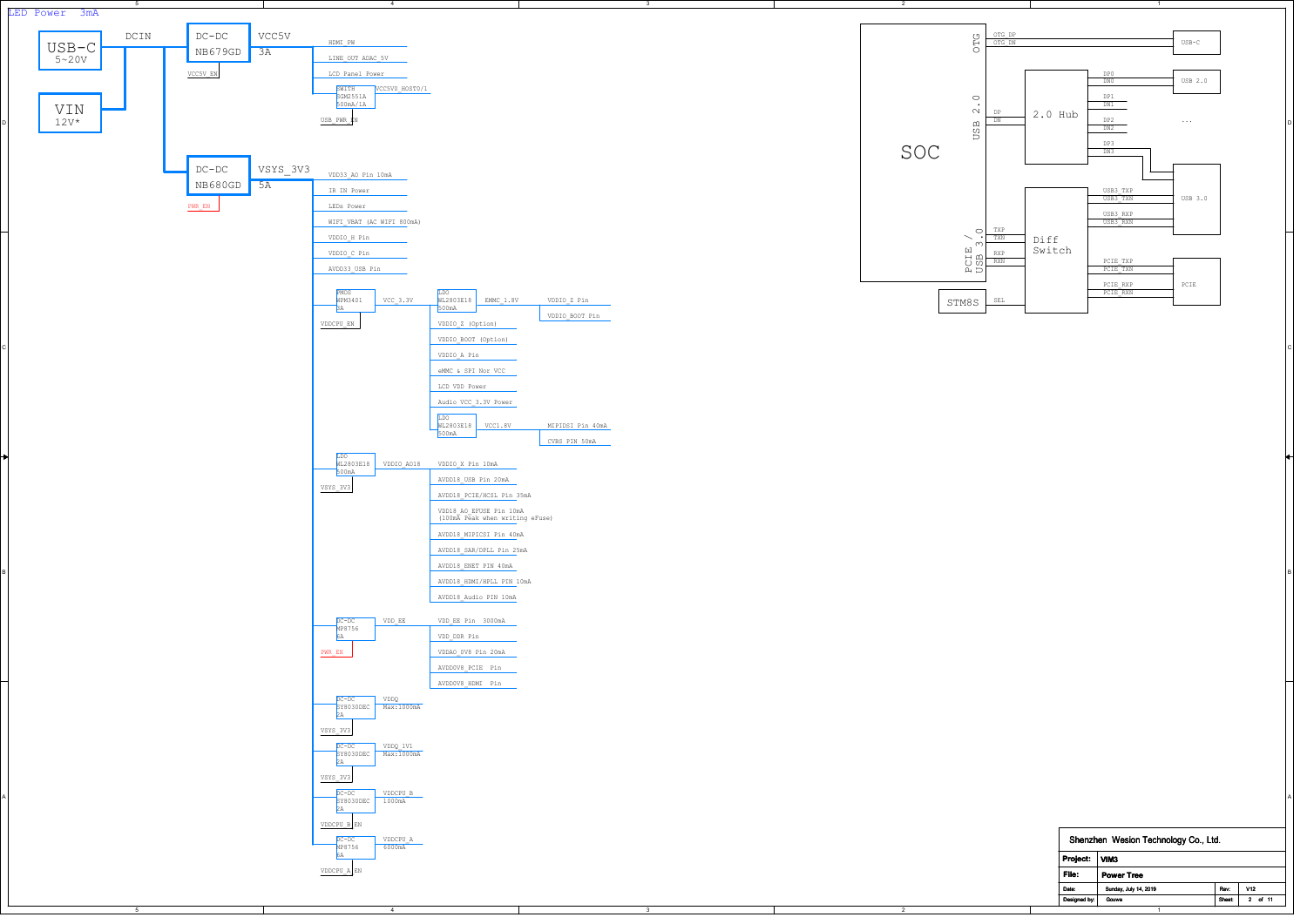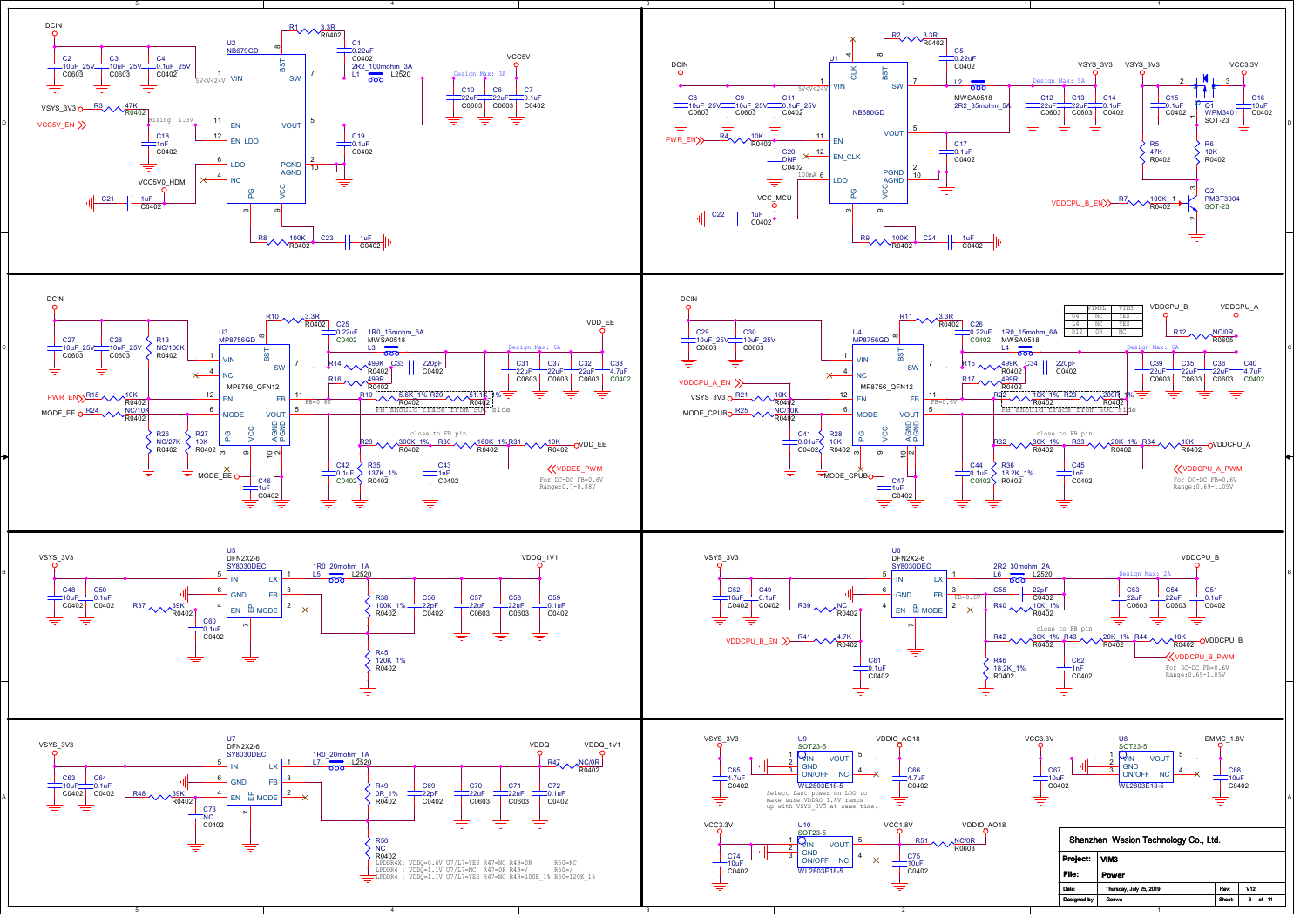

| U11I                                                                                                                                                                                                                                                                                                       | VCC3.3V                                                                                                                                                                                                                                                                                                                   |                                                                    |
|------------------------------------------------------------------------------------------------------------------------------------------------------------------------------------------------------------------------------------------------------------------------------------------------------------|---------------------------------------------------------------------------------------------------------------------------------------------------------------------------------------------------------------------------------------------------------------------------------------------------------------------------|--------------------------------------------------------------------|
| LIB VER: 2018-03-15<br><b>VDDIO A</b><br><b>Preliminary Symbol</b>                                                                                                                                                                                                                                         | G19<br>C76<br>$0.1$ u $F$<br>C0402                                                                                                                                                                                                                                                                                        |                                                                    |
| GPIOA 0(MCLK 0)<br>GPIOA_1(TDMB_SCLK//TDMB_SLV_SCLK)<br>GPIOA 2(TDMB FS//TDMB SLV FS)<br>GPIOA 3(TDMB D0//TDMB DINO)<br>GPIOA_4(TDMB_D1//TDMB_DIN1)<br>GPIOA 5(TDMB DZ//TDMB DIN2//PDM DIN3)<br>GPIOA 6(TDMB D3//TDMB DIN3//PDM DIN2)                                                                      | 22R<br>A19<br>R <sub>52</sub><br><b>J2S MCLK0</b><br>C19<br>R0402<br><b>2SB SCLK</b><br>E17<br><b>J2SB</b> LRCK<br>C17<br><b>J2SB SDO</b><br>G16<br><b>J2SB_SDI</b><br>J13<br>(TP INT<br>E <sub>15</sub><br>USB PWR EN                                                                                                    | 240R R0<br><b>R53</b><br>Linux_TX <<-<br>240R<br>Linux RX<br>R0402 |
| GPIOA 7(TDMC D3//TDMC DIN3//PDM DCLK)<br>GPIOA 8(TDMC D2//TDMC DIN2//PDM DIN0)<br>GPIOA 9(TDMC D1//TDMC DIN1//PDM DIN1)<br>GPIOA <sup>-10</sup> (TDMC D0//TDMC DIN0//SPDIF IN)<br>GPIOA_11(MCLK_1//SPDIF_OUT)<br>GPIOA 12(TDMC SCLK//TDMC SLV SCLK//SPDIF IN)<br>GPIOA 13(TDMC FS//TDMC SLV FS//SPDIF OUT) | J16<br>TDMC D3<br>A <sub>15</sub><br>TDMC D <sub>2</sub><br>C <sub>15</sub><br>TDMC <sup>D1</sup><br>G <sub>25</sub><br>TDMC D0<br>G <sub>22</sub><br><b>R56</b><br>0R<br><b>J2S MCLK1</b><br>J19<br>R0402<br>TDMC SCLK<br>L16<br><b>STDMC FS</b><br>2K R0402<br><b>R57</b><br>-OVCC3.3V<br><b>R55</b><br>2K R0402<br>L22 | D <sub>1</sub><br>AZ5725-01F<br>ESD0402                            |
| GPIOA 14(WORLD SYNC//I2C EE M3 SDA)<br>GPIOA 15(IR REMOTE IN//I2C EE M3 SCL)                                                                                                                                                                                                                               | <b>X2C M3 SDA</b><br>J22<br><b>J2C M3 SCL</b>                                                                                                                                                                                                                                                                             |                                                                    |

VIM3: S905D2/S905D3/S922X/S922D/A311X/A311D





RTC Battery Header

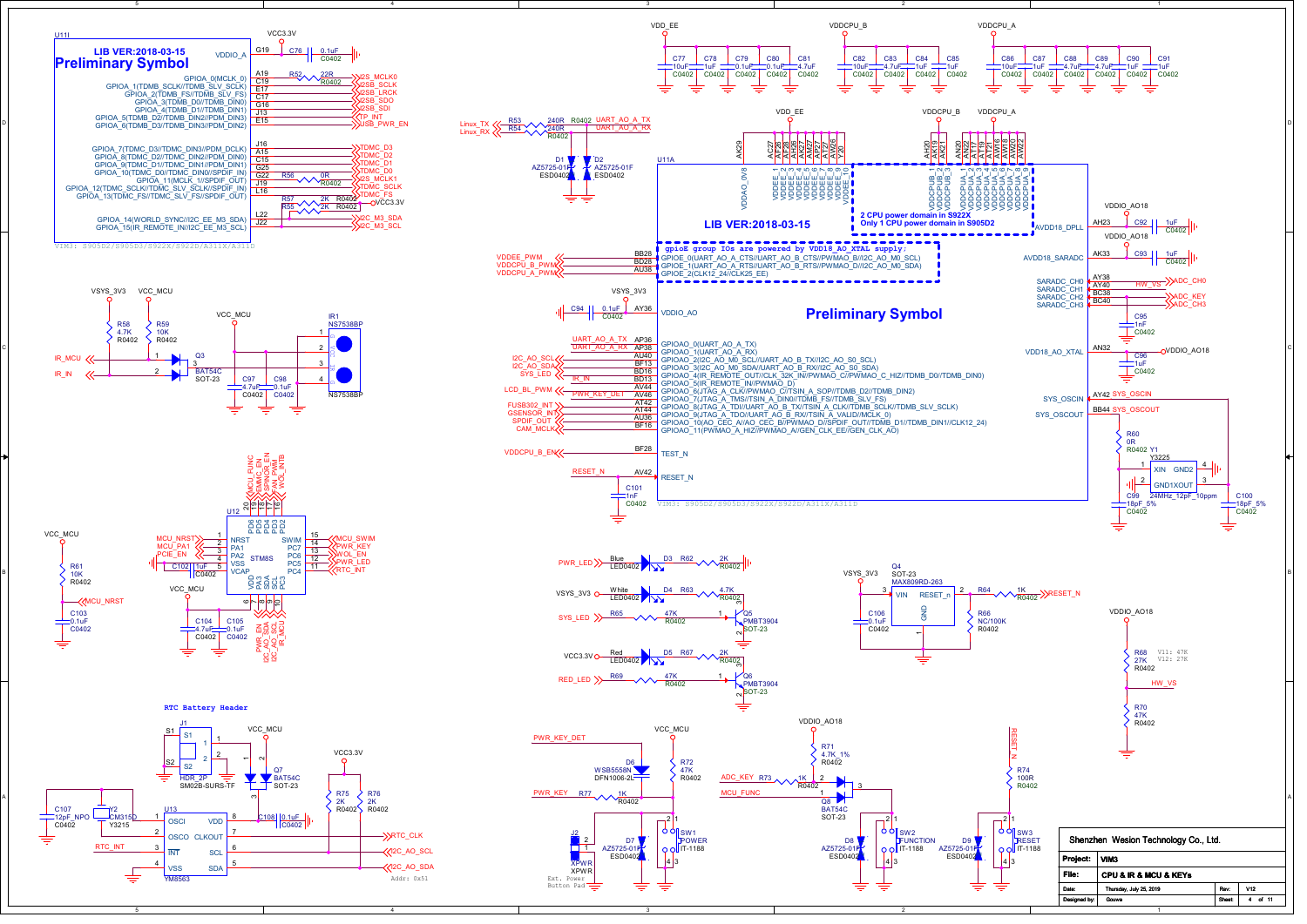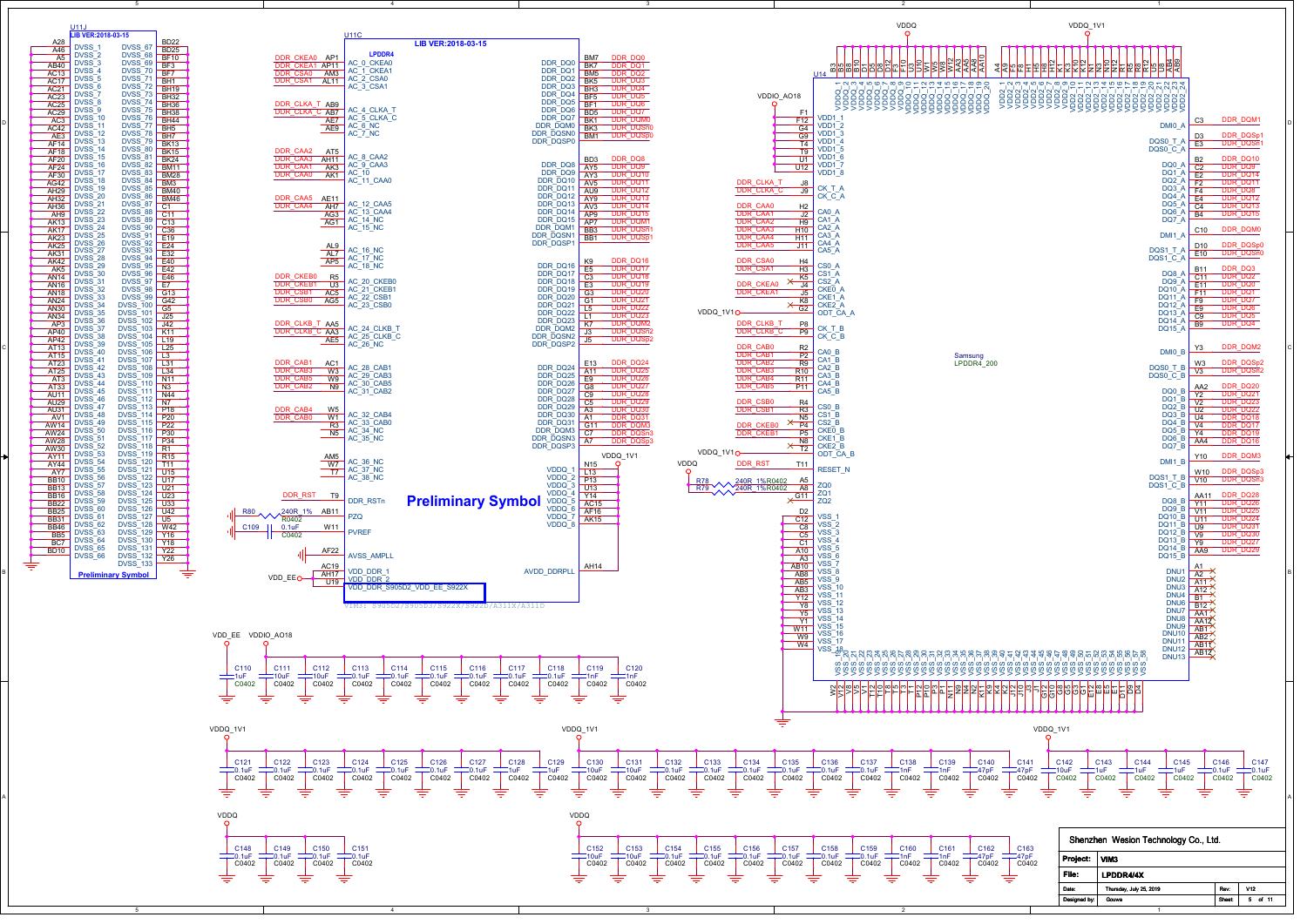

## Cooling Fan





5





4



all VIMs compatible expand board. Check the Tone Board for reference.



| Shenzhen Wesion Technology Co., Ltd. |                                             |               |                 |  |  |
|--------------------------------------|---------------------------------------------|---------------|-----------------|--|--|
| Project:                             | l VIM3<br><b>EMMC &amp; GPIOs &amp; Fan</b> |               |                 |  |  |
| File:                                |                                             |               |                 |  |  |
| Date:                                | Thursday, July 25, 2019                     | Rev.          | V <sub>12</sub> |  |  |
| Designed by:                         | Gouwa                                       | <b>Sheet:</b> | of 11           |  |  |
|                                      |                                             |               |                 |  |  |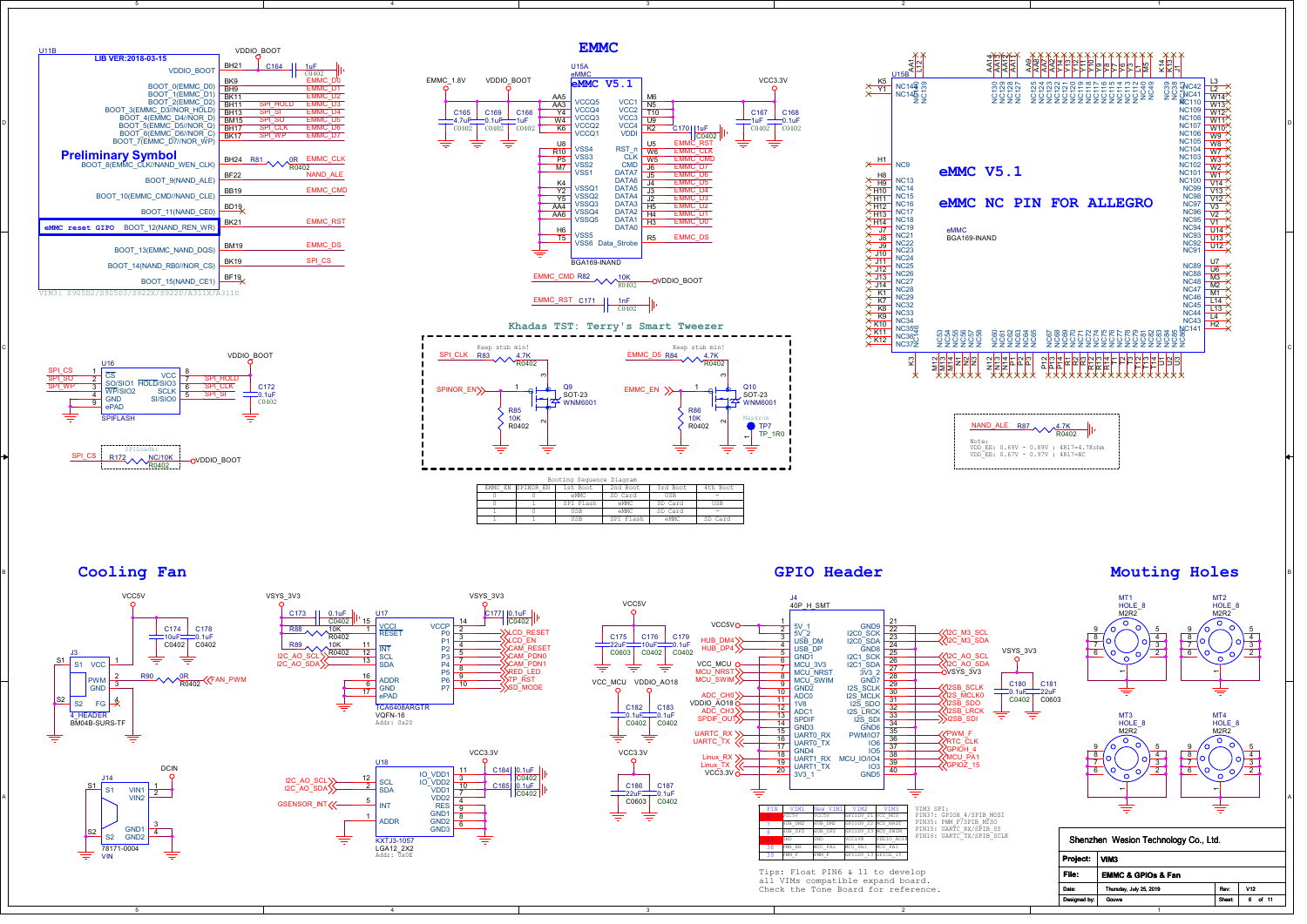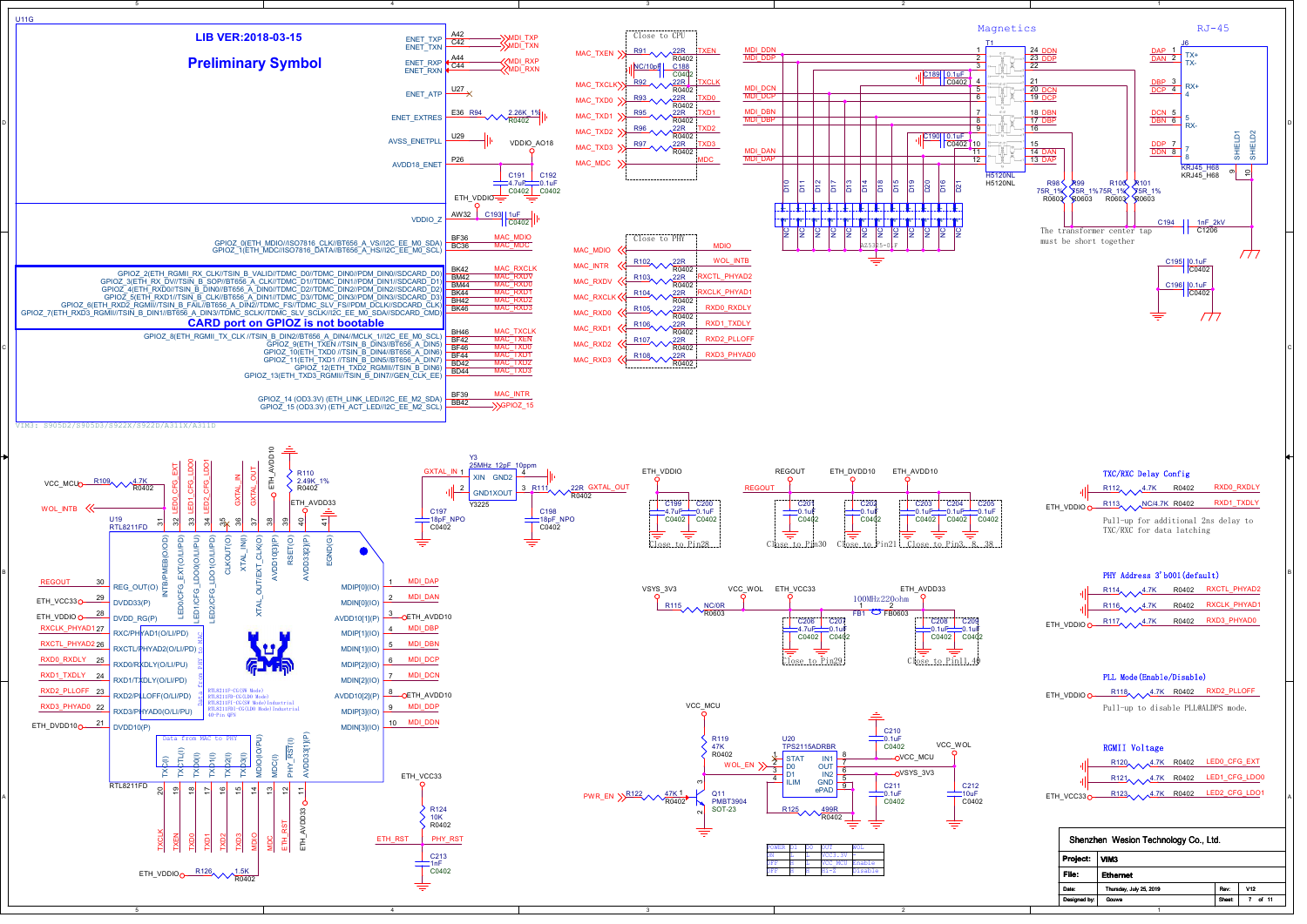

1





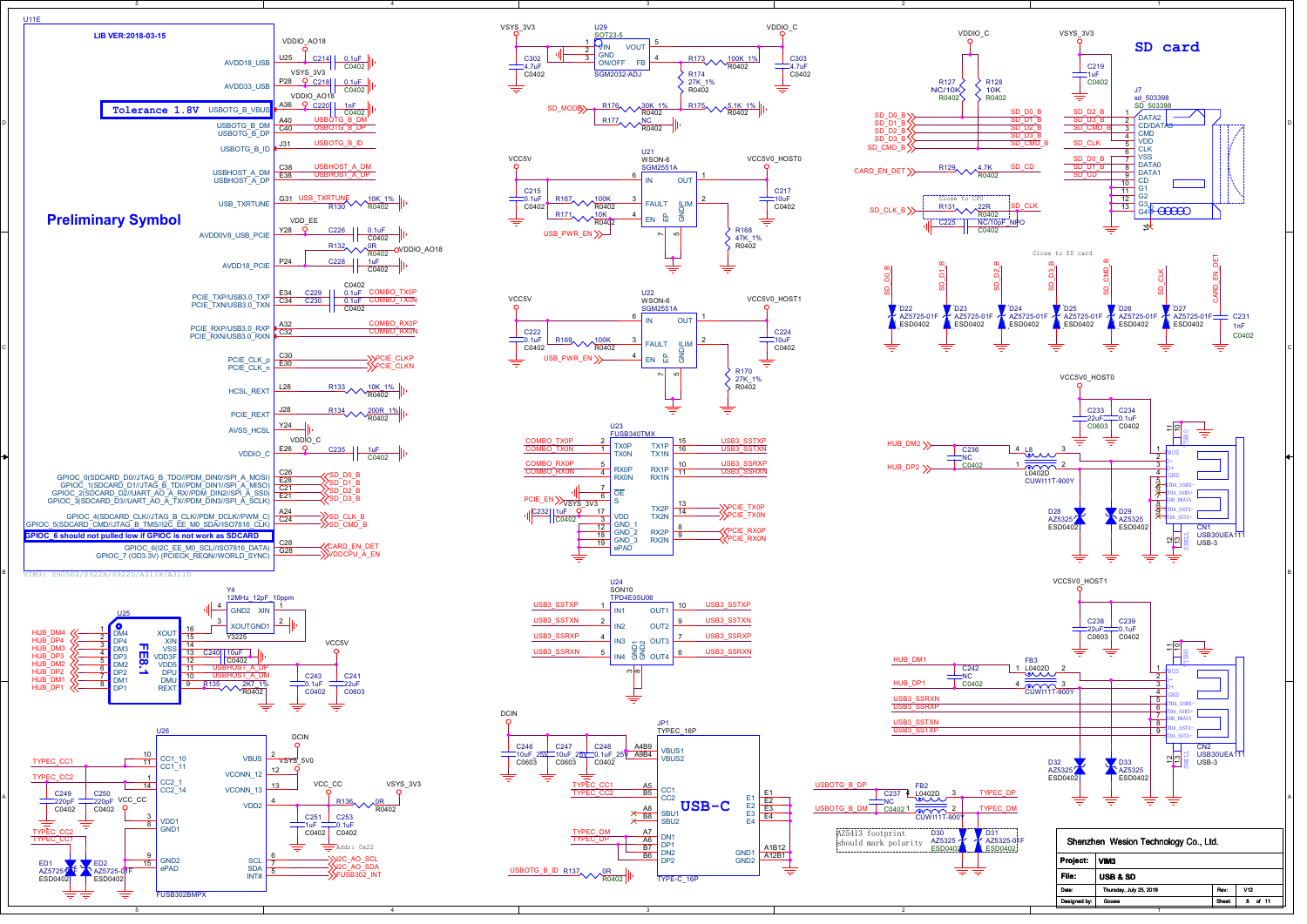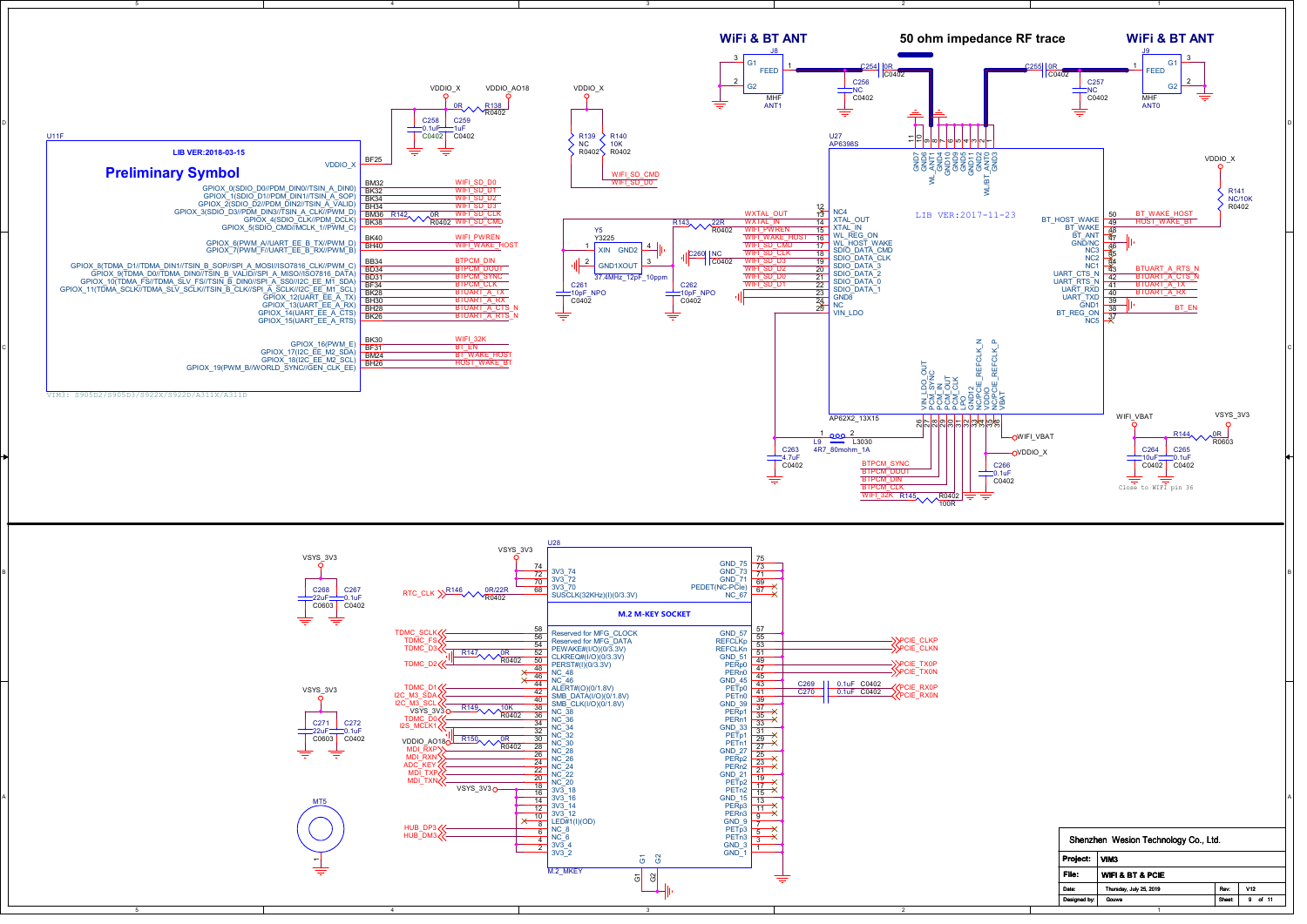